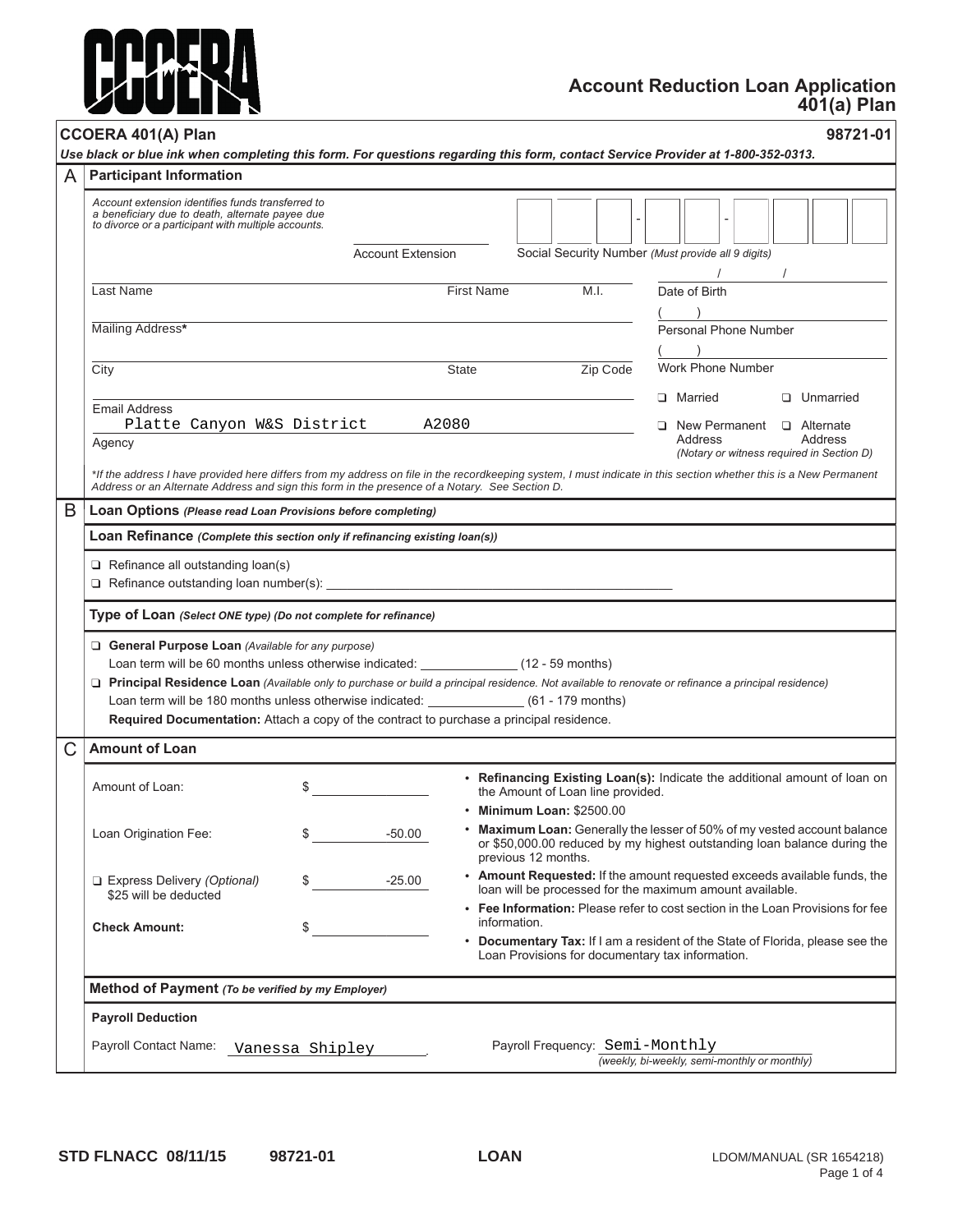|                                                                  | Last Name                                                                                                                                                                                                                                                                                                                                                                                                                                                                                                                                                                                                                                                                                                                                                                                                                                                                                                                                                                                         |                                                                                                 | <b>First Name</b>                                                                                                                                                                                                                    | M.I.                                                             | Social Security Number | Number                                                               |  |  |  |
|------------------------------------------------------------------|---------------------------------------------------------------------------------------------------------------------------------------------------------------------------------------------------------------------------------------------------------------------------------------------------------------------------------------------------------------------------------------------------------------------------------------------------------------------------------------------------------------------------------------------------------------------------------------------------------------------------------------------------------------------------------------------------------------------------------------------------------------------------------------------------------------------------------------------------------------------------------------------------------------------------------------------------------------------------------------------------|-------------------------------------------------------------------------------------------------|--------------------------------------------------------------------------------------------------------------------------------------------------------------------------------------------------------------------------------------|------------------------------------------------------------------|------------------------|----------------------------------------------------------------------|--|--|--|
| D                                                                | <b>Signatures and Consent</b>                                                                                                                                                                                                                                                                                                                                                                                                                                                                                                                                                                                                                                                                                                                                                                                                                                                                                                                                                                     |                                                                                                 |                                                                                                                                                                                                                                      |                                                                  |                        |                                                                      |  |  |  |
|                                                                  | <b>Participant Consent</b>                                                                                                                                                                                                                                                                                                                                                                                                                                                                                                                                                                                                                                                                                                                                                                                                                                                                                                                                                                        |                                                                                                 |                                                                                                                                                                                                                                      |                                                                  |                        |                                                                      |  |  |  |
|                                                                  | My signature acknowledges that I have read, understand and agree to all pages of this Loan Application and Loan Provisions and affirms that all<br>information that I have provided is true and correct. I also understand that:                                                                                                                                                                                                                                                                                                                                                                                                                                                                                                                                                                                                                                                                                                                                                                  |                                                                                                 |                                                                                                                                                                                                                                      |                                                                  |                        |                                                                      |  |  |  |
|                                                                  | • Funds may impose redemption fees on certain transfers, redemptions or exchanges if assets are held less than the period stated in the<br>fund's prospectus or other disclosure documents. I will refer to the fund's prospectus and/or disclosure documents for more information.<br>• Service Provider accepts no responsibility for any tax consequences to me resulting from my failure to adhere to the terms of this<br>agreement and all applicable federal and state loan laws, and I hereby hold Service Provider harmless from any claim, of whatever nature,<br>from myself, my creditors, my family, my heirs, successors and assigns in connection with this agreement.<br>. It is entirely my responsibility to ensure that timely loan payments are being remitted to Service Provider to avoid the tax<br>consequences associated with a defaulted Plan Ioan.<br>• Change of Address/Alternate Address:<br>• Must be notarized or witnessed by my authorized Plan Administrator. |                                                                                                 |                                                                                                                                                                                                                                      |                                                                  |                        |                                                                      |  |  |  |
|                                                                  | • If my signature is not notarized or witnessed, this form will be returned to my address on file and my loan will not be processed.<br>I understand that the Service Provider is required to comply with the regulations and requirements of the Office of Foreign Assets Control,<br>Department of the Treasury ("OFAC"). As a result, the Service Provider cannot conduct business with persons in a blocked country or any person<br>designated by OFAC as a specially designated national or blocked person. For more information, please access the OFAC Website at:<br>http://www.treasury.gov/about/organizational-structure/offices/Pages/Office-of-Foreign-Assets-Control.aspx.                                                                                                                                                                                                                                                                                                         |                                                                                                 |                                                                                                                                                                                                                                      |                                                                  |                        |                                                                      |  |  |  |
|                                                                  |                                                                                                                                                                                                                                                                                                                                                                                                                                                                                                                                                                                                                                                                                                                                                                                                                                                                                                                                                                                                   | Any person who presents a false or fraudulent claim is subject to criminal and civil penalties. |                                                                                                                                                                                                                                      |                                                                  |                        |                                                                      |  |  |  |
|                                                                  |                                                                                                                                                                                                                                                                                                                                                                                                                                                                                                                                                                                                                                                                                                                                                                                                                                                                                                                                                                                                   |                                                                                                 |                                                                                                                                                                                                                                      |                                                                  |                        |                                                                      |  |  |  |
|                                                                  |                                                                                                                                                                                                                                                                                                                                                                                                                                                                                                                                                                                                                                                                                                                                                                                                                                                                                                                                                                                                   |                                                                                                 | Change of Address/Alternate Address Notarization (May also be witnessed by my authorized Plan Administrator)                                                                                                                         |                                                                  |                        |                                                                      |  |  |  |
|                                                                  | Active Employees Only - If I am requesting a new permanent address, I must also update my primary address with my employer. A current<br>address is essential for correspondence and tax purposes.                                                                                                                                                                                                                                                                                                                                                                                                                                                                                                                                                                                                                                                                                                                                                                                                |                                                                                                 |                                                                                                                                                                                                                                      |                                                                  |                        |                                                                      |  |  |  |
|                                                                  | If I live in California and my notary is required to use the state notary form, the following items must be completed by the notary on the state notary<br>form: the title of the form I am completing, the plan name, the plan number, the document date, and the participant's name. The notary forms not<br>containing this information will be rejected and it will delay this request.                                                                                                                                                                                                                                                                                                                                                                                                                                                                                                                                                                                                       |                                                                                                 |                                                                                                                                                                                                                                      |                                                                  |                        |                                                                      |  |  |  |
|                                                                  | The date I sign this form must match the date on which my signature was notarized or witnessed.                                                                                                                                                                                                                                                                                                                                                                                                                                                                                                                                                                                                                                                                                                                                                                                                                                                                                                   |                                                                                                 |                                                                                                                                                                                                                                      |                                                                  |                        |                                                                      |  |  |  |
| <b>Statement of Notary</b><br>NOTE: Notary seal must be visible. |                                                                                                                                                                                                                                                                                                                                                                                                                                                                                                                                                                                                                                                                                                                                                                                                                                                                                                                                                                                                   |                                                                                                 |                                                                                                                                                                                                                                      |                                                                  |                        |                                                                      |  |  |  |
|                                                                  |                                                                                                                                                                                                                                                                                                                                                                                                                                                                                                                                                                                                                                                                                                                                                                                                                                                                                                                                                                                                   |                                                                                                 |                                                                                                                                                                                                                                      | This request was subscribed and sworn (or affirmed) to before me |                        |                                                                      |  |  |  |
|                                                                  |                                                                                                                                                                                                                                                                                                                                                                                                                                                                                                                                                                                                                                                                                                                                                                                                                                                                                                                                                                                                   |                                                                                                 | on this _________ day of ______________, year _________, by                                                                                                                                                                          |                                                                  |                        | <b>SEAL</b>                                                          |  |  |  |
|                                                                  | County of _______                                                                                                                                                                                                                                                                                                                                                                                                                                                                                                                                                                                                                                                                                                                                                                                                                                                                                                                                                                                 | proved to me on the basis of satisfactory evidence to be the person who<br>appeared before me.  |                                                                                                                                                                                                                                      |                                                                  |                        |                                                                      |  |  |  |
|                                                                  |                                                                                                                                                                                                                                                                                                                                                                                                                                                                                                                                                                                                                                                                                                                                                                                                                                                                                                                                                                                                   |                                                                                                 | Notary Public <b>contract of the Contract Contract Contract Contract Contract Contract Contract Contract Contract Contract Contract Contract Contract Contract Contract Contract Contract Contract Contract Contract Contract Co</b> |                                                                  |                        | My commission expires $\frac{1}{2}$                                  |  |  |  |
|                                                                  | Plan Administrator Witness Signature                                                                                                                                                                                                                                                                                                                                                                                                                                                                                                                                                                                                                                                                                                                                                                                                                                                                                                                                                              |                                                                                                 |                                                                                                                                                                                                                                      |                                                                  |                        |                                                                      |  |  |  |
|                                                                  | If notarized consent is not obtained, I certify that the participant's permanent address change or alternate mailing address request was signed by<br>the participant in my presence.                                                                                                                                                                                                                                                                                                                                                                                                                                                                                                                                                                                                                                                                                                                                                                                                             |                                                                                                 |                                                                                                                                                                                                                                      |                                                                  |                        |                                                                      |  |  |  |
|                                                                  |                                                                                                                                                                                                                                                                                                                                                                                                                                                                                                                                                                                                                                                                                                                                                                                                                                                                                                                                                                                                   |                                                                                                 |                                                                                                                                                                                                                                      |                                                                  |                        |                                                                      |  |  |  |
| Ε                                                                | <b>Mailing Instructions</b>                                                                                                                                                                                                                                                                                                                                                                                                                                                                                                                                                                                                                                                                                                                                                                                                                                                                                                                                                                       |                                                                                                 |                                                                                                                                                                                                                                      |                                                                  |                        |                                                                      |  |  |  |
|                                                                  | Participant forward to Service Provider<br><b>Empower Retirement</b><br>Regular Mail:<br>PO Box 173764<br>Denver, CO 80217-3764                                                                                                                                                                                                                                                                                                                                                                                                                                                                                                                                                                                                                                                                                                                                                                                                                                                                   |                                                                                                 | Phone: 1-800-352-0313<br>Fax: 1-866-745-5766<br>Website: www.ccoera.org                                                                                                                                                              |                                                                  |                        | Express Mail:<br>8515 E. Orchard Road<br>Greenwood Village, CO 80111 |  |  |  |
|                                                                  |                                                                                                                                                                                                                                                                                                                                                                                                                                                                                                                                                                                                                                                                                                                                                                                                                                                                                                                                                                                                   |                                                                                                 | urbon offered, are offered through CINEC Equities, Inc. and/or other healers dealers.                                                                                                                                                |                                                                  |                        |                                                                      |  |  |  |

Core securities, when offered, are offered through GWFS Equities, Inc. and/or other broker dealers.

GWFS Equities, Inc., Member FINRA/SIPC, is a wholly owned subsidiary of Great-West Life & Annuity Insurance Company.

 $\epsilon$  Fund a Ferreater Funds, including Creating Greating Greating Great-West Funds, Inc. and  $\epsilon$  and design elements  $\epsilon$  Company (GWL 8.4) Empower Retirement refers to the products and services offered in the retirement markets by Great-West Life & Annuity Insurance Company (GWL&A),<br>Corporate Headquarters: Greenwood Village, CO: Great-West Life & Annuity Insu Corporate Headquarters: Greenwood Village, CO; Great-West Life & Annuity Insurance Company of New York, Home Office: White Plains, NY; and their subsidiaries and affiliates. All trademarks, logos, service marks, and design elements used are owned by their respective owners and are used by permission.

98721-01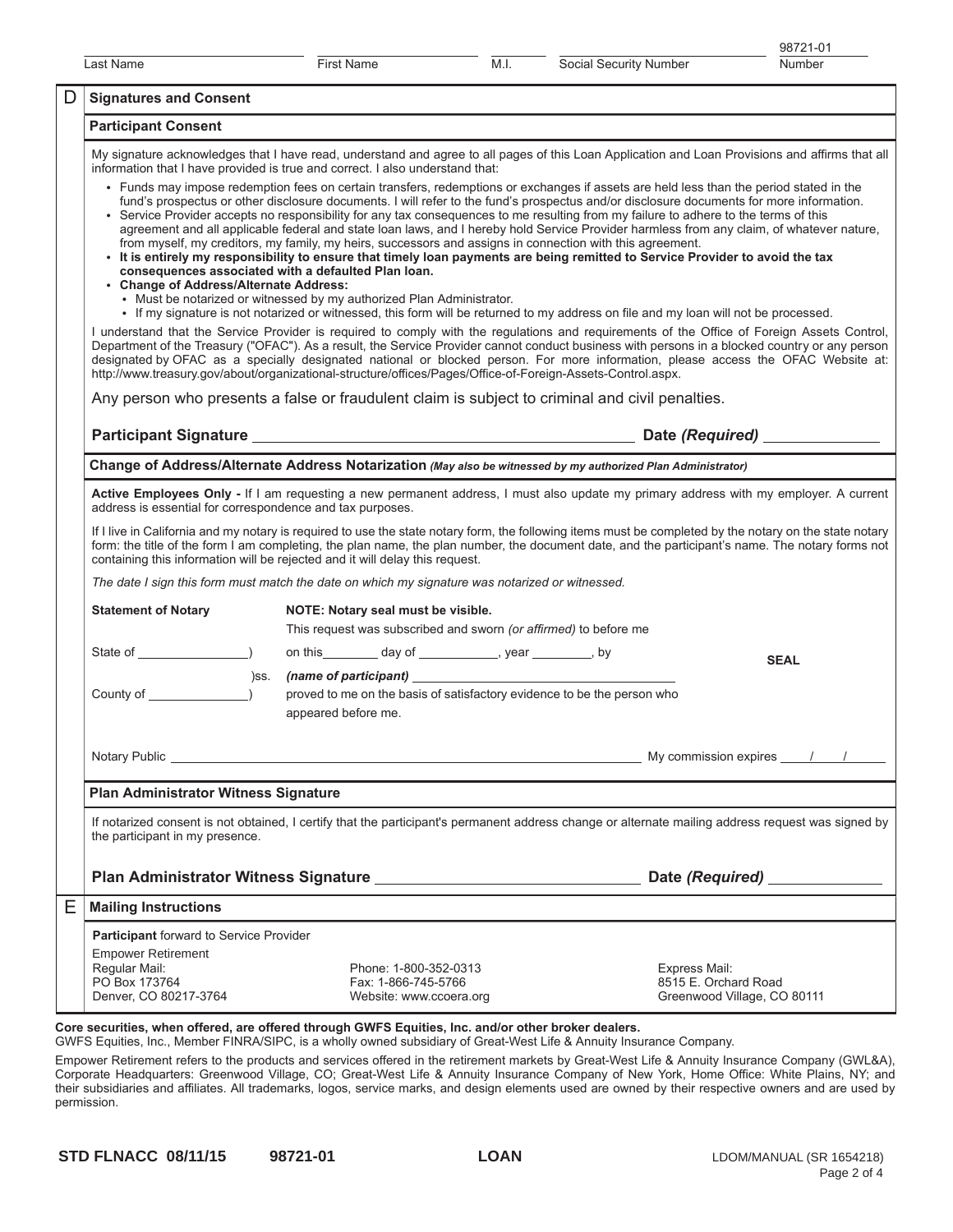### **Loan Provisions**

#### **Loans may be denied to individuals who have previously defaulted on a loan, subject to the terms of the Plan's Loan Policy.**

### **Incomplete or Inaccurate Information**

In the event that any section of the Loan Application is incomplete, inaccurate or approvals have not been obtained, Service Provider may not be able to process the transaction requested. I may be required to complete a new form or provide additional or proper information before the transaction will be processed.

## **Refinance Option**

### **Loan Refinance**

- If sufficient funds are available, I will be allowed to replace an existing loan with a new loan and request an additional amount.
- The refinance loan term cannot exceed the shortest term of all outstanding loans and cannot be refinanced if less than the minimum term allowed by my Plan.

### **Detailed Loan Information**

### **Amount of Loan**

- The maximum loan amount is generally the lesser of 50% of the vested account balance or \$50,000.00.
- This amount must be reduced by any current total outstanding loan balance from all qualified plans sponsored by the employer.
- Additionally, this amount must be reduced by the excess, if any, of the highest total outstanding loan balance of all loans for the previous 12 months ending on the day before the date this loan is made minus the current outstanding loan balance.
- <sup>Ɣ</sup> Service Provider is not responsible for aggregation of loans under different plans maintained by the same employer.

#### **Cost**

- A loan origination fee in the amount of \$50.00 will be deducted from the loan approved amount.
- An additional annual loan administration fee of \$25.00 will be deducted from the account in quarterly installments of \$6.25 until the loan is paid in full.
- If I am a resident of the State of Florida, a documentary stamp tax is payable to the state. More information is available at: http//www.myflorida.com/dor/.

#### **Interest Rate Determination**

- The interest rate is the Prime Rate published in the Wall Street Journal on the first business day of the month the loan is originated plus 1% and is fixed for the life of the loan.
- The interest I pay on this loan is not tax deductible.

#### **Source and Application of Funds**

- Loan disbursements will be made on a prorated basis from each of my current investment options and available money sources, according to my Plan's Loan Policy.
- <sup>Ɣ</sup> If I have a self-direct brokerage account, the loan cannot be processed unless I have sufficient funds in the core investment options (Non-self-directed investment options) to cover the loan amount plus the core minimum investment amount.
- <sup>Ɣ</sup> The funds may impose redemption fees on certain transfers, redemptions or exchanges if assets are held less than the period stated in the fund's prospectus or other disclosure documents.

### **Delivery Method**

## **Loan Check**

- A check made payable to me will be mailed to my address on file unless otherwise indicated in Section A. If I have entered a new permanent address or an alternate mailing address in Section A, I must also obtain notarization or have my signature witnessed in Section D.
- I may confirm my address on file by accessing my account online at www.ccoera.org or contacting the Client Service Department at 1-800-352-0313.

### **Express Delivery** (Optional)

- <sup>Ɣ</sup> Express delivery is available for Monday through Friday delivery only. Check will be sent by USPS Express if address is a P.O. Box and could take 2-3 business days for delivery.
- There is an additional non-refundable charge of \$25.00.
- Delivery is not guaranteed to all areas.

### **Detailed Payment Information**

### **Repayment**

- Payments are made by payroll deduction and are deducted on an after-tax basis.
- Notification will be sent to my employer's payroll department at the time the loan is made, indicating the repayment dollar amount and frequency.
- Principal repayments and interest payments shall be reinvested in accordance with my investment election in effect at the time the payments are received by Service Provider.

#### **Prepayment**

- Full Prepayment of the outstanding loan principal and the accrued interest may be made by the next loan payment due date. I must obtain a payoff quote by calling 1-800-352-0313 to obtain a prepayment figure no more than 15 days before the payoff.
- Partial prepayments may be accepted by checking with the Plan Administrator for details on what is applicable within the Plan.

#### **Principal Reduction Method**

I can elect to send a payment to reduce the principal balance of my loan by contacting Service Provider for a required Loan Prepayment Request. The payment received will be applied first to the current payment due and then to the outstanding principal balance.

### **Returned Payment Checks**

If a check is returned for failed payment, my loan will become delinquent, which can result in adverse tax consequences.

### **Default**

- Loans are in arrears and delinquent when any payment is missed.
- If the sum of all loan payments due in a calendar quarter are not made and payments are not received by the end of the following calendar quarter, pursuant to Internal Revenue Code rules and regulations, the loan will be in default. As a result, the entire outstanding loan balance, including accrued but unpaid interest, shall be deemed distributed and will be tax reported in the calendar year of default.
- An IRS premature withdrawal penalty may also apply.
- Borrowers who default on a loan from the Plan will be prohibited from obtaining future loans from the Plan.
- The loan must continue to be repaid even in the event of default until the entire outstanding loan balance, plus all accrued interest thereon, is repaid in full or until, I experience a qualifying event subject to the terms of the Plan Document, allowing the Plan to offset the outstanding loan amounts against my account balance, whichever comes first.